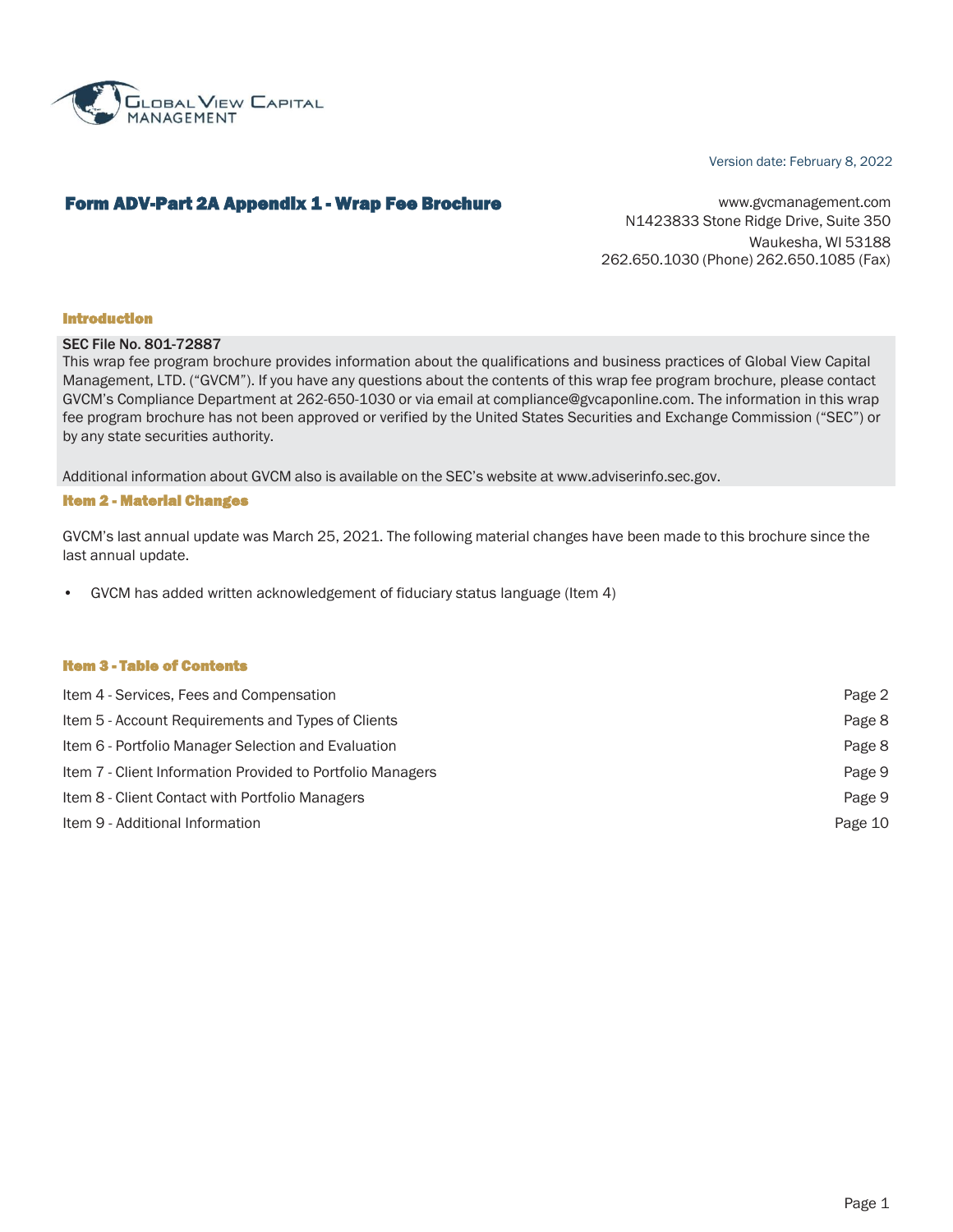### Item 4 - Services, Fees and Compensation

### **Overview**

GVCM is a corporation organized under Wisconsin state law. Dina Fliss founded the Waukesha County based investment adviser in 2011. The firm is a wholly- owned subsidiary of Global View Capital Holdings, LTD. ("GVCH"), which is owned by Dina Fliss and Dean Fliss. GVCM is a SEC registered investment adviser. Registration as an investment adviser does not imply any level of skill or training.

As of December 31, 2021, GVCM had \$710,202,539 of discretionary assets under management.

GVCM does not perform accounting, legal, tax, mortgage or other financial services, nor does it have direct or indirect custody of client assets.

Investment Advisory Representatives ("IARs") of GVCM may have properly disclosed outside business activities on their ADV Part 2B where they act in the capacity of an accountant, attorney, insurance agent, registered representative or mortgage broker, etc. You are encouraged to review your IARs 2B.

# The Custodians

GVCM has selected and engaged the following custodians to securely handle custody of client assets and the processing of client transactions:

- TD Ameritrade 800-400-6288 P.O. Box 650567 Dallas, TX 75265-0567
- Charles Schwab 800-515-2157 1958 Summit Park Drive Ste. 400 Orlando, FL 32810
- Jefferson National 866-667-0564 10350 Ormsby Park Pl. Louisville, KY 40223
- Axos Clearing 402-384-6100 15950 West Dodge Road, Ste. 300 Omaha, NE 68118
- Apex Clearing 214-765-1010 350 N St Paul St. Ste. 1300 Dallas, TX 75201

The custodians have assumed responsibility for: (1) receipt and safekeeping of all cash received from clients and for the cash and securities of the clients' investment accounts; (2) execution of all investment directions from the Sponsor; (3) maintenance of separate accounting records for each client's investment account;(4) payment from each client's investment account of the Program Fees due to the Sponsor; (5) preparation of monthly statements for each client's investment account reflecting the record during the previous calendar month of: (a) all investment activity within the account; (b) all earnings or other distributions received on the investments and all additions or withdrawals made by the client; (c) all fees or other expenses disbursed from the account to the Sponsor, the solicitor or to the custodians; and (d) the value of the account at the beginning and at the end of the month; and (6) mailing to each Program client the monthly statement described in (5). A copy of the Sponsor's agreement with the custodians is available upon written request.

GVCM retains the right to appoint, terminate and replace any custodian for the Program. In any such case, GVCM shall select a replacement custodian that will provide at least the same level of services as were provided by the replaced custodian and at no increase in cost to Program clients. GVCM does not, directly or indirectly, have custody of Program clients' funds.

# Platform Services

GVCM, through its relationship with Castleview Partners, LLC (Castleview), will provide certain administrative and advisory services with respect to the Program ("Platform Services"). These services include: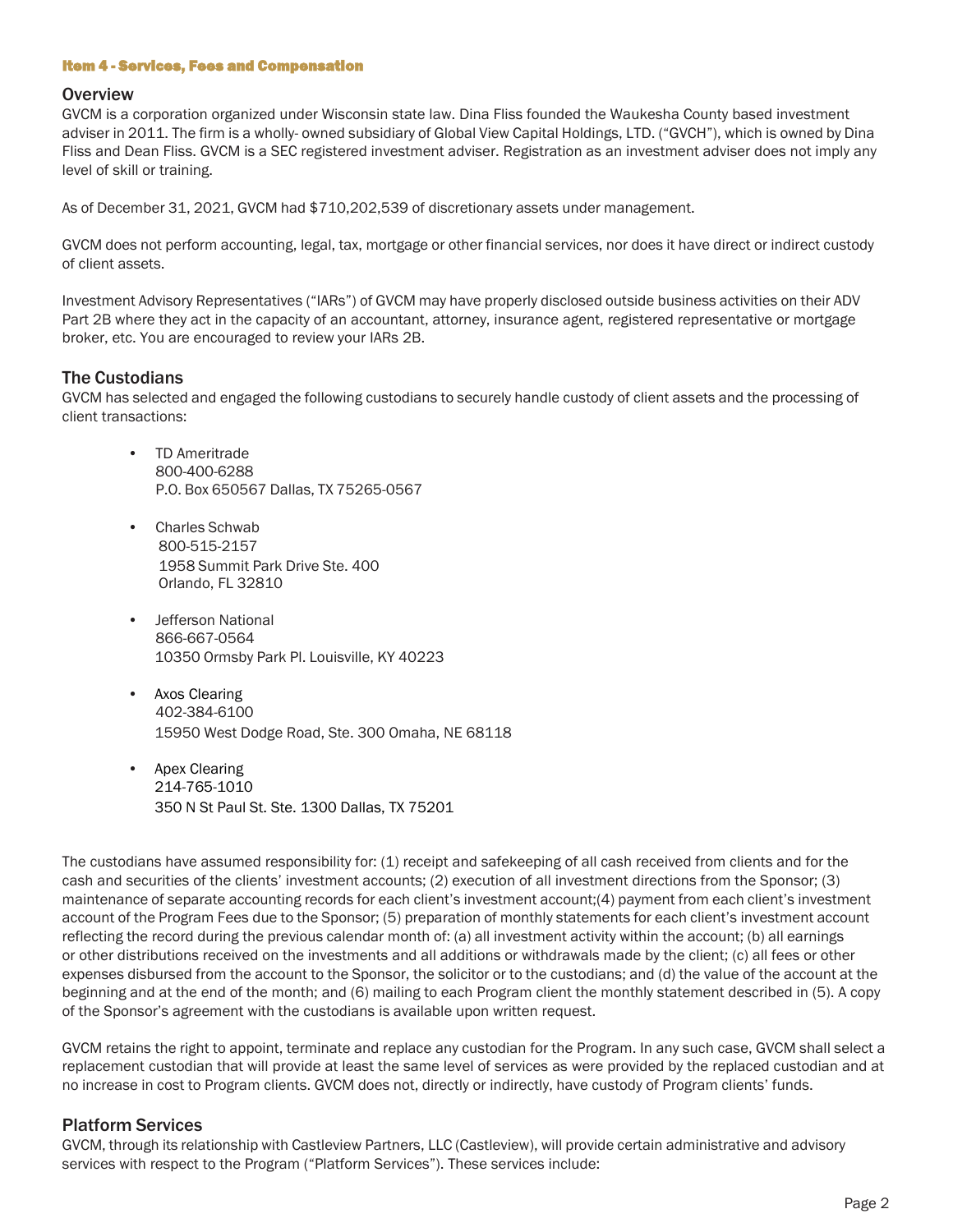- Selection and on-going monitoring of third party asset managers (the "Platform Managers");
- Make custodial and brokerage services available through the custodian;
- Ensure custodian provides account statements to client no less than quarterly;
- Administration of client accounts:
- Calculation and billing of client fees;

# Sponsor of the Personalized Managed Account Program

GVCM sponsors the Personalized Managed Account Program (the "Program"), which provides asset allocation strategies, ETF's, mutual funds and discretionary asset management advised by GVCM and a selection of unrelated third party asset managers and sub-advisors. The program is comprised of two different pricing schedules: Asset Based and Transaction Based.

It should be noted that differences exist in both the product solutions available, and the fees and expenses charged to the Client, depending upon pricing schedules and custodian selected by the IAR.

Strategies in the Program are managed to specific objectives rather than to the individual needs of clients. GVCM IARs match the suitability of the investment strategies available in the Program, to the client's person financial situation (attained through completion of a "suitability questionnaire.") Client restrictions on investing may preclude an IAR from choosing any of the Program models for their clients' portfolios.

In the event that account values fall below the minimum account value needed to effectively execute trades in client accounts, the account may: 1) not trade until additional funds are added by the client; or 2) GVCM may choose to discontinue its advisory agreement with the client.

IARs of GVCM who are also associates of Global View Capital Advisors. LTD. ("GVCA") may recommend the Program to suitable clients and act as the client's Financial Advisor for the Program. GVCA is an affiliated company of GVCM. GVCA is a marketing company that provides distribution services for products and services designed by GVCM and other third party asset managers.

# Participation

The Program is open to individuals, trusts, estates, corporations, partnerships and other entities, and to pension and profit sharing plans (including 403(b) and individual retirement accounts).

# Application

A Program Application must be executed and delivered to the Sponsor by the client.

# Methodology

GVCM is a quantitative asset management firm that uses technical and quantitative analysis in the selection of specific investments for portfolios. Technical and quantitative analysis is a method of evaluating securities by analyzing statistics generated by market activity, such as past prices and volumes. Technical analysts do not attempt to measure a security's intrinsic value, but instead use charts and other tools to identify patterns that can suggest future activity.

# The Program Portfolios

Clients participating in the Program will allocate their Program Account assets among (1) third party asset managers ("Platform Managers") which have been selected by GVCM, and (2) GVCM's proprietary models and strategies.

The IAR will assist the client in completing the Investment Management Profile Questionnaire and determining the investment objectives, risk tolerance, time horizon and any desired restrictions. The IAR will use the information provided by the client to prepare the Personalized Asset Management Account Proposal ("Proposal"), which will recommend an allocation tailored to the financial profile. The Proposal, when accepted by the client, will be incorporated into the Investment Policy Statement ("IPS") and will guide the manner in which GVCM manages and/or allocates the Program Account. Clients grant full discretionary investment authority to GVCM to be exercised in a manner consistent with the client's IPS.

GVCM will manage the account on a discretionary basis. The scope of the discretionary authority that the client may grant to GVCM is limited to selecting specific investments for the account and deciding how to allocate the account assets among those investments. GVCM will determine if and when to buy, hold, or sell those investments. Once the client has granted discretionary authority to GVCM, it is effective until the client changes it or revokes it in writing.

The client may impose any reasonable restrictions upon the manner in which GVCM manages the account. For example, the client may restrict the management of the account to certain types or sectors of investment products or investment strategies. However, any restrictions may prevent GVCM from efficiently managing the assets. The Firm manages wrap fee accounts and non- wrap fee accounts in the same manner.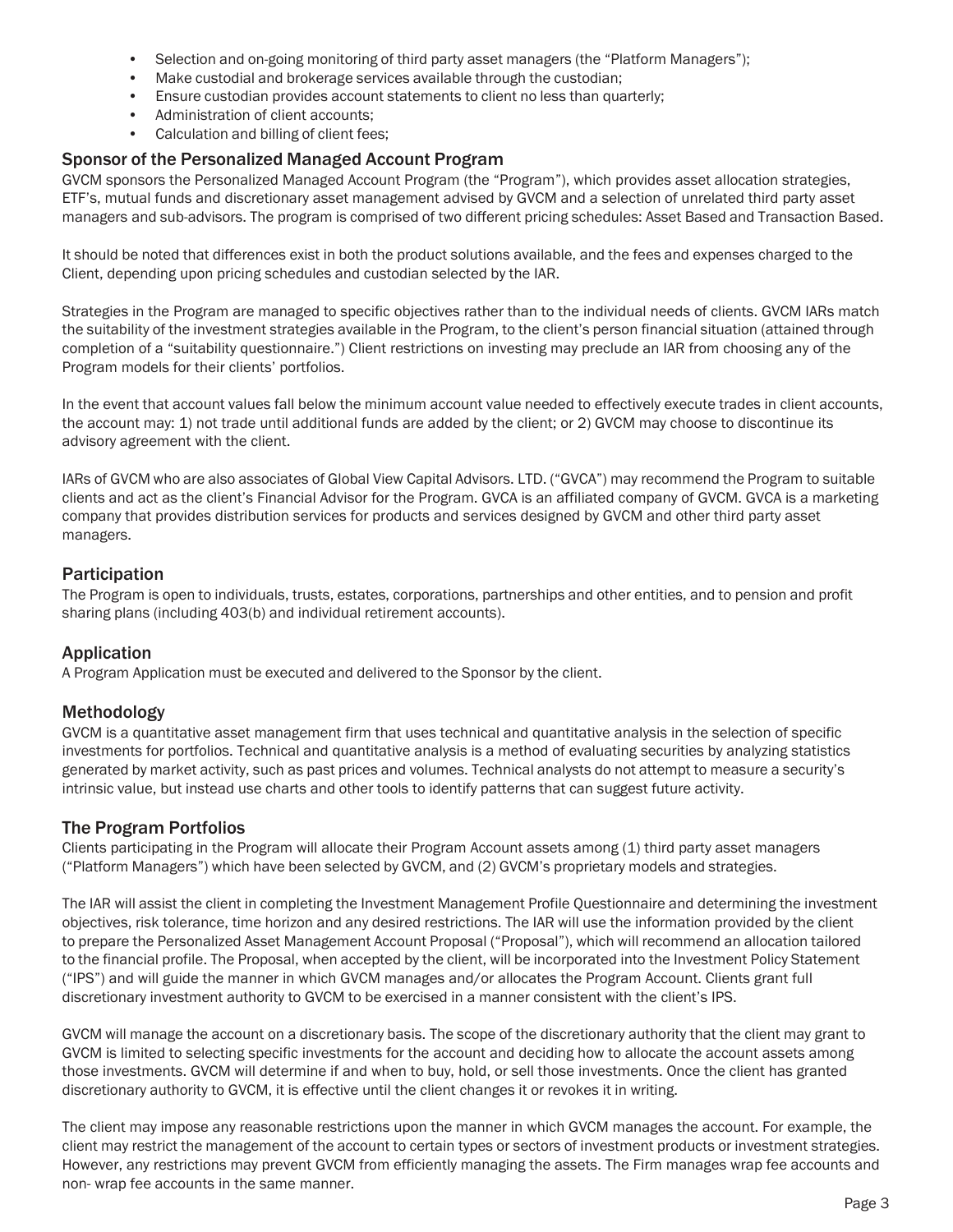# GTAC Robo Program

This program and models were designed with efficiency and utilizes little to no paper documents, emphasizing electronic documents and signatures. GVCM has developed its own interface that has no account minimums and only consists of these Risk Based GTAC Models (Aggressive, Growth, Balanced, Conservative, and Preservation). The fee for this account option is 1.75% per year billed monthly in arrears. Please refer to your account opening documents for more details and fee disclosures that Apex Clearing may have separate from any GVCM advisory fees.

# Nationwide (formerly known as Jefferson National) - Monument Advisor Variable Annuity

The strategies on the Jefferson National Monument Advisor Variable Annuity platform are managed to specific objectives rather than to the individual needs of clients. The IARs that monitor the client accounts and utilize GVCM's services match the suitability of the strategies to their clients' personal financial situation through the use of a suitability questionnaire. Client restrictions on investing may preclude an IAR from choosing any of GVCM's proprietary models for their clients' portfolios.

# Employer-Sponsored Retirement Plans

# Schwab Personal Choice Retirement Account

A PCRA is a self-directed brokerage account that resides within an employer- sponsored retirement plan. In addition to the choices typically offered by retirement plans, PCRA allows the participant to invest in a much wider range of investments.

The strategies offered as part of the Schwab PCRAs are managed to specific objectives rather than to the individual needs of participants. The IARs that monitor the participant accounts and utilize GVCM's services match the suitability of the strategies to their clients' personal financial situation through the use of a suitability questionnaire. ETF's and mutual funds are available and Client restrictions on investing may preclude an IAR from choosing any of GVCM's proprietary models for their clients' portfolios.

# Third Party Asset Managers

In addition to the GVCM models and strategies, the client is offered access to investment models from additional asset managers that have developed their own proprietary strategies and portfolios across various style and asset classes. The goal of these additional asset managers is to provide broader diversification than provided by a single asset manager within an individual style category or asset class.

The asset managers may provide investment advice to both individual and institutional clients. Each asset manager has been selected through a proprietary due diligence process offered through Castleview and/or GVCM. Collectively, the asset managers represent a wide range of styles and philosophies. By using several asset managers in a portfolio strategy, the IAR may assist the client in creating a diversified portfolio and help promote stable investment performance over time. GVCM will periodically add new asset managers to the Personalized Managed Account Program, and have discretion to remove any asset manager that the management team deems to have not met expectations.

# Investment Risk Considerations

GVCM's investment strategies may include long-term and short-term purchases. Frequent trading can affect investment performance vis-a-vis increased tax liabilities. Clients may place reasonable restrictions on the strategies to be employed in the portfolio and the types of investments to be held in the client portfolios.

All investments involve risk. The primary risk for all investments is a risk of loss of principal or that the proceeds received from the sale of an investment will be less than the original funds used to purchase the same investment. The risk of loss of principal can be severe at times depending on the market environment and market events. Although GVCM attempts to design our portfolios to limit portfolio risk and volatility, the client should be prepared to assume a risk of loss of principal with any investment. Other risks that the client may experience and that may cause a risk of loss of principal include but are not limited to:

- Inflation Risk: The risk of loss of purchasing power resulting from rising prices over time.
- Interest Rate Risk: For fixed income investments, the risk that interest rates will rise which will result in declining prices.
- Default Risk: The risk that an issuer/borrower will not makes its interest or principal payments as they come due.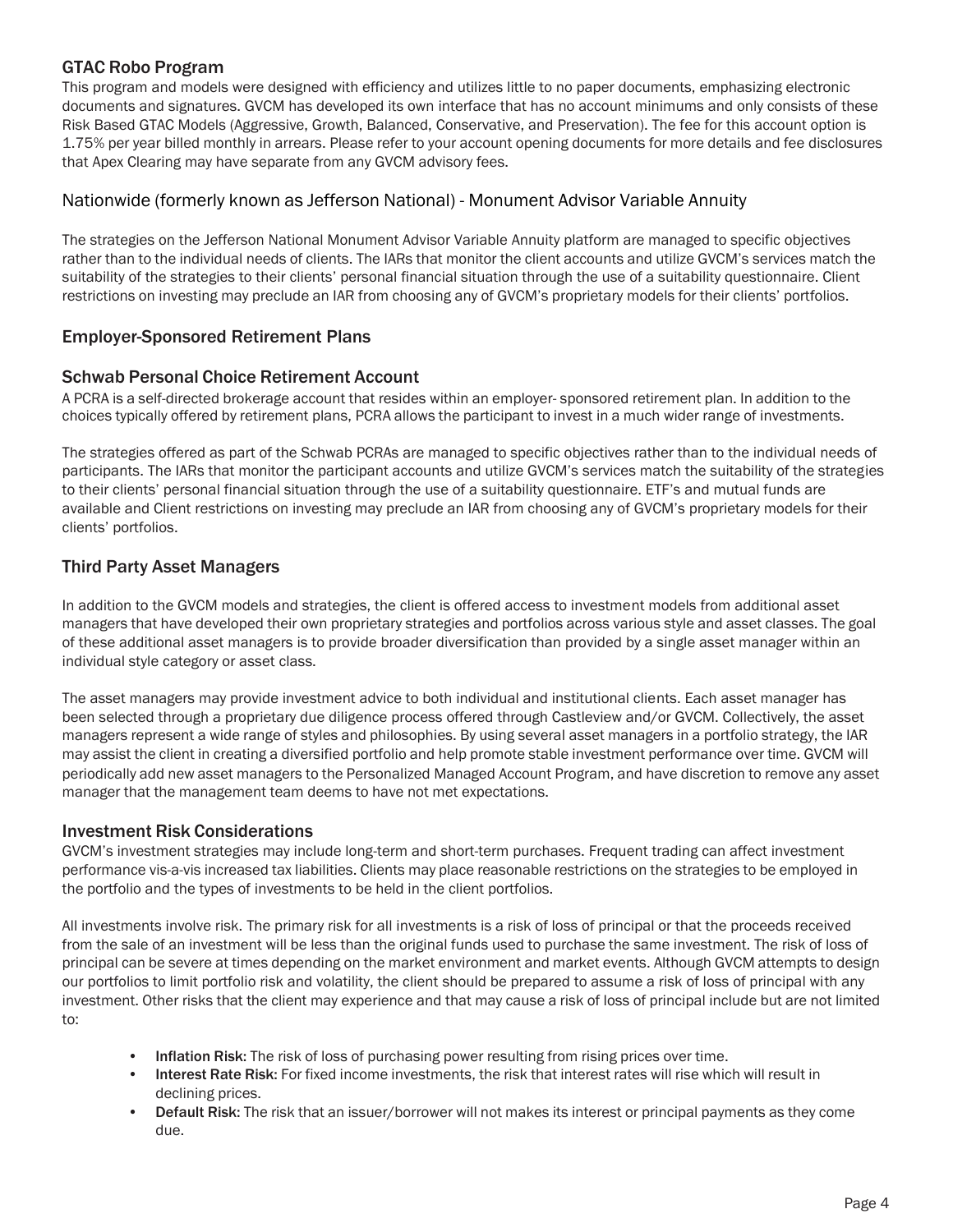- **Currency Risk:** The risk that securities denominated in other currencies lose value as the value of the underlying currency declines.
- Political Risk: Risk that government intervention, restrictions, or expropriation may result in a loss of principal.
- **Business Risk:** Risk that a business will be unable to continue ongoing operations as a result of increased competition, mismanagement, or financial insolvency.

Technical analysis attempts to predict a future stock price or direction based on market trends. The assumption is that the market follows discernible patterns; and, if these patterns can be identified, then a prediction can be made. The risk is that markets may not always follow patterns. Although GVCM manages client portfolios in a manner consistent with the client's risk tolerances, GVCM cannot guarantee that efforts will be successful. The client should be prepared to bear the risk of loss.

# **Termination**

The client, IAR or GVCM may terminate the agreement by providing written notification to all parties. A pro-rata portion of the Program Fee, (pre)paid by client, will be refunded to client based on the number of days left in the month following receipt of the notice of termination by any of the parties noted above.

GVCM requires an advance written notice from either the client or the client's representative, of at least 10 business days in advance of termination in order to process any available refund. If GVCM does not receive this notice in advance and in writing, GVCM will not guarantee client's account will be credited and refunded a pro-rata share for the billing period.

Such termination, however, will not affect the liabilities or obligations of the parties under the investment management agreement arising from transactions initiated prior to such termination, including payment of outstanding fees and the provisions regarding arbitration set forth below, which shall survive any expiration or termination of the investment management agreement.

Upon termination of the investment management agreement, neither IAR nor GVCM shall be under any obligation whatsoever to recommend any action with regard to the securities or other investments in the client's account. GVCM retains the right, however, to complete any transactions pending as of the termination date and to retain assets in the client's account sufficient to effect such completion. Upon termination, it shall be client's exclusive responsibility to issue written instructions regarding any assets held in the client's account.

# Financial Planning

GVCM offers resources designed to analyze and create a written evaluation for the implementation of a customized financial plan for clients. The IAR reviews the client's present financial position including a net- worth statement, budget/cash flow analysis, risk assessment and income tax assessment. Financial goals, objectives, expectations and the degree to which the client is able to tolerate fluctuations in the stock market are also taken into consideration. Once the assessment is complete, your IAR will proposes a detailed financial plan designed to fit client personal needs and circumstances.

Areas of financial planning advice include: Education, Retirement, Estate Planning, Investment Planning, Insurance needs, Allocation of Qualified Plans and Business Planning.

Clients will be charged an agreed upon rate not to exceed \$350 per hour, plus out- of- pocket expenses for the initial plan consultation and annual review of the plan. Clients will be provided with an agreement that states the estimated number of hours to complete the plan or review. In the event that the client wishes to implement any product solutions with GVCM and what the IAR recommended in the plan or plan review, the fees for the initial plan or review will be refunded to the client in lieu of fees received for managed accounts.

# Solicitors to Unaffiliated Third Party Investment Advisers

GVCM and its IARs may be paid a portion of the fee charged and collected by unaffiliated third party investment advisers in the form of solicitor fees or referral fees. GVCM's fees are negotiated and specified in the Solicitor Agreement with each unaffiliated third party investment adviser. A complete description of the third party investment adviser's services, fee schedules and account minimums will be disclosed in each unaffiliated third party investment adviser's Form ADV Part 2A, Disclosure Brochure. Please refer to "Item 10-Other Financial Industry Activities and Affiliations" for more information on conflicts of interests.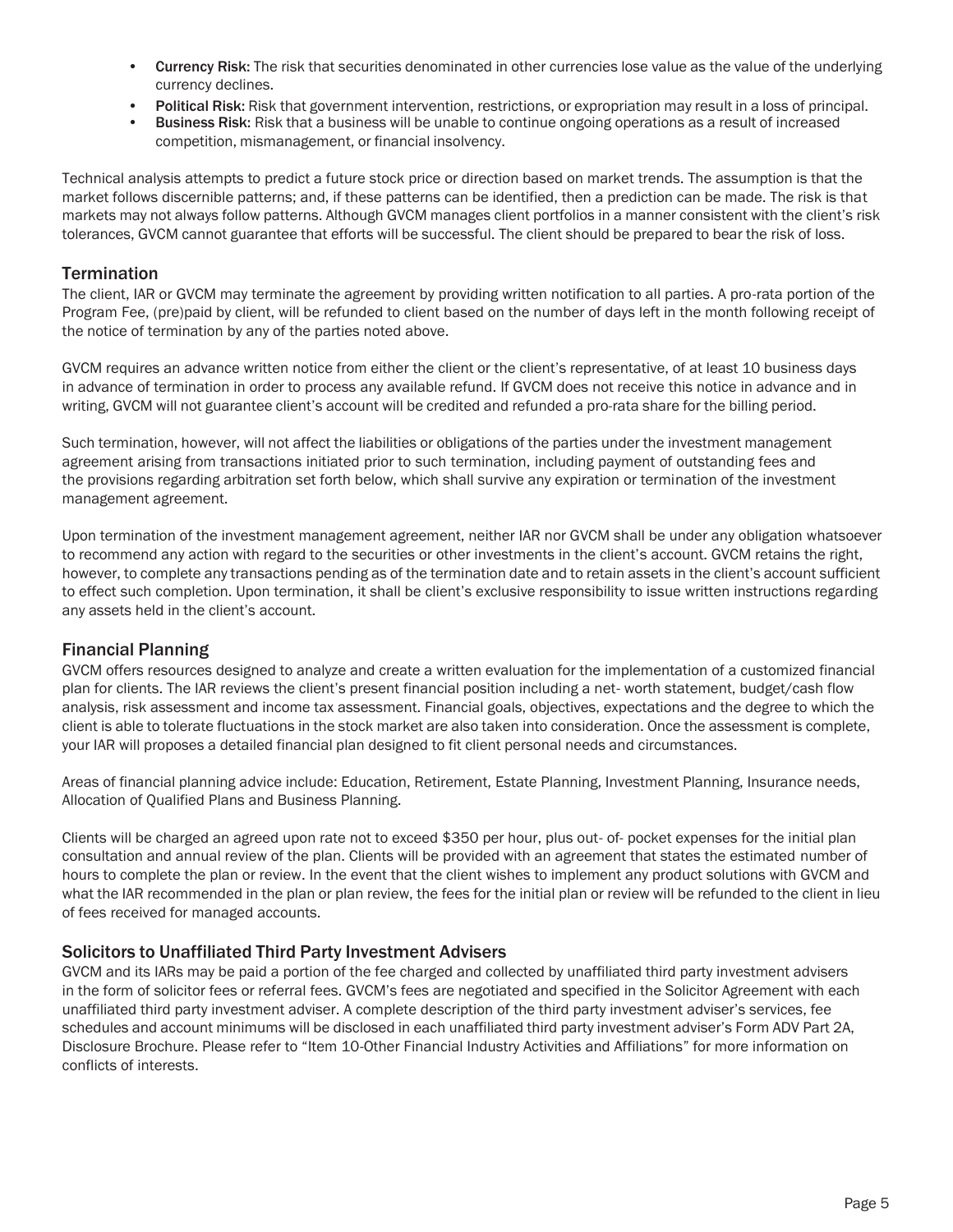# Written Acknowledgement of Fiduciary Status

When we provide investment advice to you regarding your retirement plan account or individual retirement account, we are fiduciaries within the meaning of Title I of the Employee Retirement Income Security Act and/or the Internal Revenue Code, as applicable, which are laws governing retirement accounts. The way we make money creates some conflicts with your interests, so we operate under a special rule that requires us to act in your best interest and not put our interest ahead of yours. Under this special rule's provisions, we must:

- Meet a professional standard of care when making investment recommendations (give prudent advice);
- Never put our financial interests ahead of yours when making recommendations (give loyal advice);
- Avoid misleading statements about conflicts of interest, fees, and investments;
- Follow policies and procedures designed to ensure that we give advice that is in your best interest;
- Charge no more than is reasonable for our services; and
- Give you basic information about conflicts of interest.

# Fees and Compensation

Fees are paid monthly in arrears. The monthly Program Fees are calculated on the first day of each calendar month. Monthly Program Fees are calculated on the average daily balance of the account during the previous month, as determined by the account custodian.

The first billing will take place on the date the account is initially funded. If there are any additions, withdrawals, new accounts added to the household or accounts removed from the household, the billing calculation will be applied pro-rata on those specific actions in addition to the monthly billing.

The fee is calculated by multiplying the average daily balance of the account from the previous month by the annual fee multiplied by the actual number of days in the month divided by the number of days in the year. The monthly Program fee will be deducted from client's account on or about the fifth business day after the commencement of each month.

In the event GVCM commences management of the assets after the first day of a calendar month or in the event the investment management agreement is terminated prior to the last day of the calendar month, the Program fee for such month shall be calculated proportionately with respect to the number of days the account was managed.

Program Fees may be negotiated and may differ from client to client based upon a number of factors. Moreover, Program Fees may vary as a result of the application of prior fee schedules depending upon a client's program inception date. In addition, different fee schedules for the Program may apply to clients who also participate in our other programs.

Program Fees cover investment management services provided by GVCM, investment planning, asset allocation, manager review, evaluation and presentation, mutual fund review, performance measurement and reporting, execution of transactions, and other account-related services provided by us.

GVCM requires that the client, in writing, authorizes the Firm to direct the custodian/broker- dealer to pay GVCM's investment advisory fees directly to GVCM by charging the account. This authorization is set forth in the investment management agreement and will execute the participation in the Program.

The custodian/broker-dealer will provide the client with account statements that show the amount of the advisory fees paid directly to GVCM. The custodian does not verify the accuracy of GVCM's fee calculations so clients should review their statements carefully.

The maximum fees allowed under the Program are presented below:

| Personalized Managed Account Program |             |
|--------------------------------------|-------------|
| Asset-Based Fee Schedule             |             |
| Assets Under Management              | Program Fee |
| \$15,000 and Above                   | 1.00%       |

# ETF and Mutual Fund Series at TD Ameritrade

Program Fees are computed on a monthly basis in arrears for services provided by GVCM and the IAR and other third party sub- advisors (the "Program Fee"). The advisory fee paid to the IAR is negotiable; the program fee is not.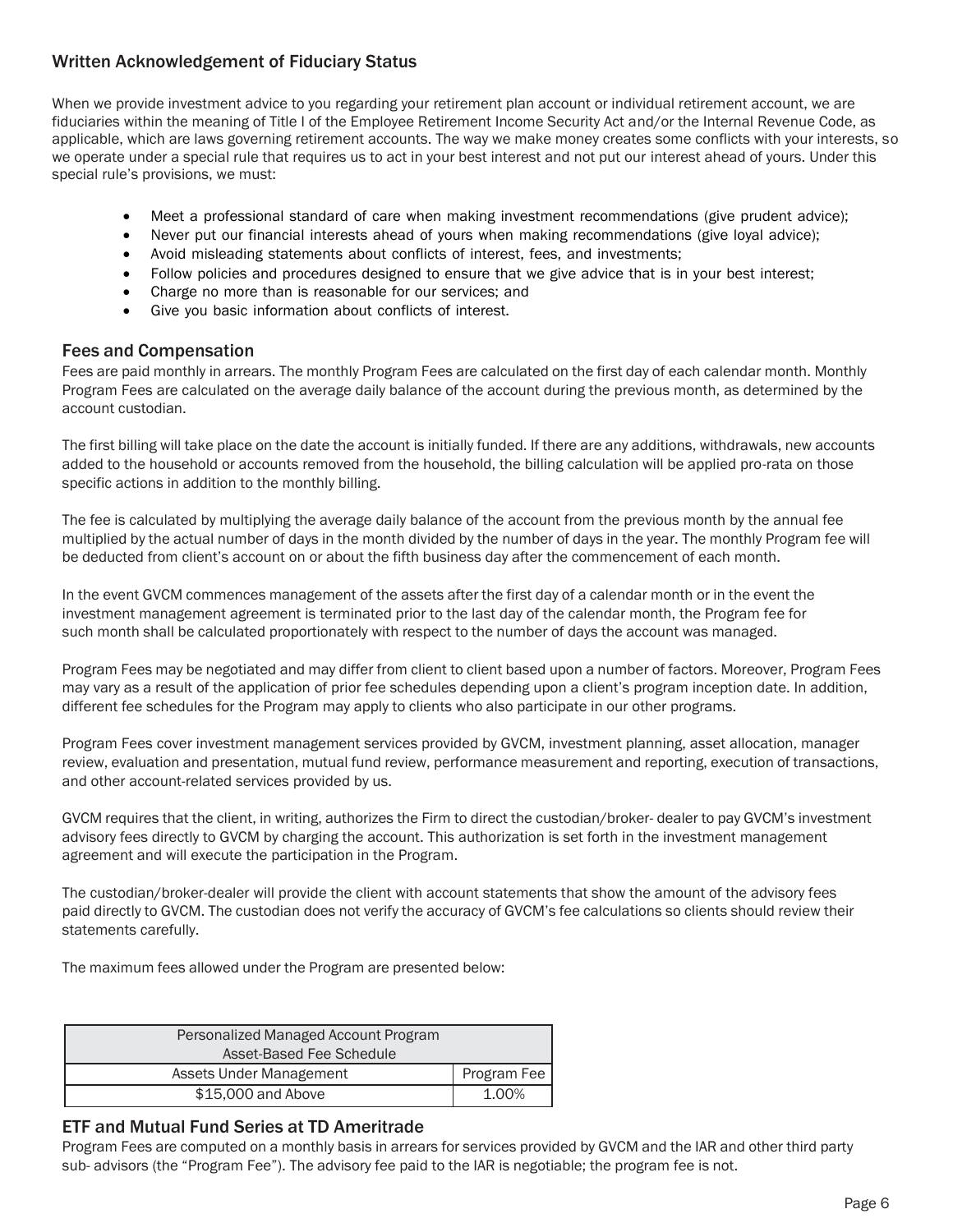The annual program fee paid to GVCM in the above schedule cannot exceed 1.0%; the annual advisory fee paid to the IAR cannot exceed 1.4%. Annual total of IAR advisory fee plus program fee cost cannot exceed 2.4%.

Monthly Program Fees are calculated on the average daily balance of the account during the previous month, as determined by the custodian. The fee is calculated on the first day of the calendar month by multiplying the average daily balance of the account from the previous month by the annual total program fee, multiplied by the actual number of days in the month divided by the number of days in the year.

The monthly program fee will be deducted from client's account on or about the fifth business day after the commencement of each month. Accounts in the same household may be aggregated for the purposes of determining the applicable Program fee rate.

The program fee also covers fees charged by custodians except for accounts less than \$15,000 or in the Transaction-Based Fee Program, where brokerage commissions and ticket charges may apply, however GVCM attempts to utilize NTF (No Transaction Fee) funds for these accounts.

The initial Program fee will be charged on the date the agreement is accepted by GVCM (the "Effective Date"). The initial Program fee will be based on the value of the assets in the account on the Effective Date. The period which this payment covers and for which the Program fee will be pro-rated will run from the Effective Date through the last day of the then current calendar month. The Program fee may be modified or changed by IAR upon 30 days advance written notice to client.

# Custodial Fees – Nationwide formerly Jefferson National

For its services as custodian, Jefferson National charges a flat monthly insurance charge of \$20 without regard to the size of account. It does not charge an upfront sales charge, surrender charges, commission paid on sale, or mortality costs. The beneficial owner of the variable annuity will be responsible for the fees of the underlying investments as a charge against the Net Asset Value ("NAV").

All custodial charges will be deducted from the investment account, as applicable, and retained by the custodian. All fees as stated above will be deducted from the investment account, as applicable, and retained by GVCM.

Custodial Fees-Schwab PCRA Custodians in the Schwab PCRA program acknowledge that they will carry out transactions as directed by the participant of the employer-sponsored retirement plan and/or investment adviser.

For the execution and recordkeeping of these instructions, the custodian may be paid brokerage, custodian, transaction and annual fees with may be billed on a monthly basis or as a one-time transaction.

Clients should be aware that they may have deducted from their account Program Fees payable to the investment adviser and IAR. Mutual Funds may charge additional expenses to include a management fee, distribution fee and other administrative expenses. Clients should read their plan documents and any fund prospectus' for additional information.

# Performance-Based Fees

Performance-based fees are designed to give a portion of the returns of an investment to the investment adviser as a reward for positive performance. The fee is generally a percentage of the profits made on the investments. GVCM does not charge performance-based fees on any GVCM client accounts.

# General Fee Disclosures

This wrap fee program may cost the client more or less than purchasing these services separately, depending on the amount of trading activity in the account, the value of services that are provided to the client under the Program, and other factors. Therefore, the IAR may have a financial incentive to recommend the wrap fee program over other programs or services. Generally, the wrap programs may result in higher overall costs to the client in accounts that experience little trading activity.

Our fees may be higher or lower than the fees charged by other advisers for similar services. The amount of this compensation may be more or less than the amount the Financial Advisor would receive if the client participated in other programs or paid separately for the Program services. However, the client cannot participate in the GTAC Models or receive the direct investment management services of GVCM outside of the Program.

In addition to our fee, certain additional charges may be assessed. These fees are not assessed by or paid to GVCM, and may include:

• Internal fees and expenses charged by mutual funds or ETFs;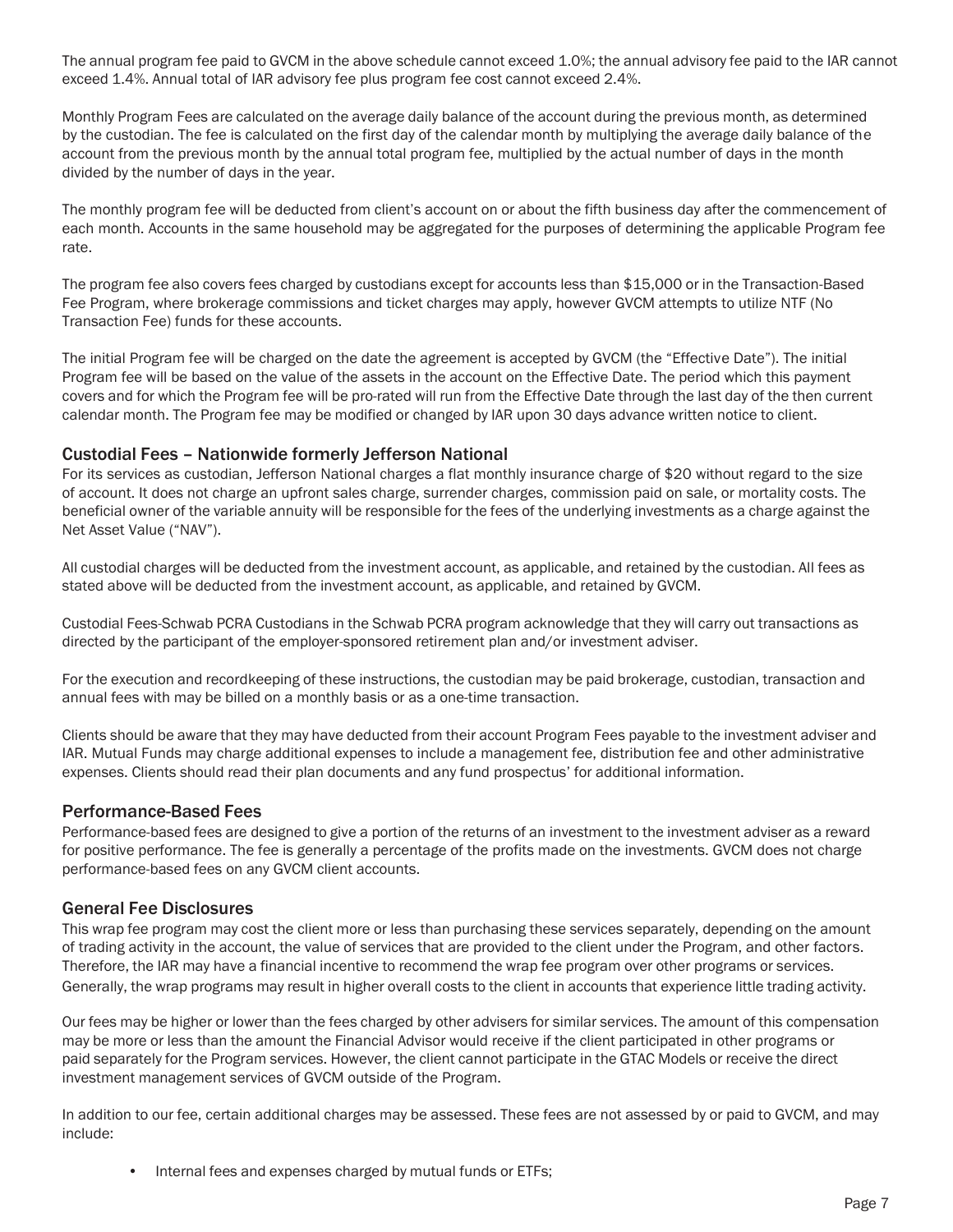- Maintenance and termination fees for IRAs, certain retirement and qualified accounts; and
- Other fees and taxes on brokerage accounts and securities transactions.

Mutual fund companies, ETFs, and variable annuity issuers charge internal fees and expenses for their products. These fees and expenses are in addition to any advisory fees charged by us. Complete details of these internal fees and expenses are explained in the prospectuses for each investment. The client is strongly encouraged to read these documents before making or authorizing any investments. The IAR will be available to answer any questions about fees and expenses.

### Item 5 - Account Requirements and Types of Clients

Adviser provides investment advisory services to individuals, high-net-worth individuals, mutual funds, trusts, corporations and other businesses. GVCM reserves the right to waive account minimums.

GVCM is requiring new accounts to have a Margin agreement on file. GVCM is not trading securities on margin. GVCM is using margin for settlement purposes only, to ensure in fast moving markets that GVCM can efficiently and effectively trade Client accounts without having to wait for settlement. If you have questions please reach out to your Investment Adviser Representative who you opened your account with.

# Account Minimums

GVCM, at its sole discretion, may accept clients with smaller portfolios or lower minimums based upon certain factors including: anticipated future earning capacity, anticipated future additional assets, account composition, related accounts, and pre-existing client relationships.

GVCM may consider the portfolios of immediate family members to determine if the client portfolio meets the minimum size requirement. Certain third party asset managers may have higher minimum account requirements which will be described in the account opening documentation.

In the event that account values fall below the minimum account value needed to effectively execute trades in client accounts, the account may: 1) not trade until additional funds are added by the client; or 2) GVCM may choose to discontinue its advisory agreement with the client.

# ETF and Mutual Fund Series at TD Ameritrade

# Item 6 - Portfolio Manager Selection and Evaluation

GVCM has contracted Castleview Partners, LLC. (Castleview), a leading provider of wealth management technology and advisory services, to provide administrative, operational and trading services in support of GVCM's Personalized Managed Account Program. Castleview conducts due diligence of third party asset managers involved in the program, and also provides trading services for GVCM's SMA Accounts.

Personalized Asset Management Program assets will be held by one of the following participating qualified custodians that clients select: TD Ameritrade, Charles Schwab, Jefferson National and E\*Trade.

Our use of available custodians is based in part on our existing relationships or those of Castleview; the custodian's financial strength; reputation; breadth of investment products; and, the cost and quality of custody and brokerage services provided to our clients.

The determining factor in the selection of a particular custodian to execute transactions for the client account is not the lowest possible transaction cost, but whether they can provide what is in GVCM's view the best qualitative execution for investment transactions for the client account.

GVCM is independently-owned and operated and not affiliated with any custodian. In addition to brokerage and custody services, the Firm may receive benefits from the custodians, including access to investments generally available to institutional investors; research, software and educational opportunities.

Custodians may also make available or arrange for these types of services to be provided to GVCM by independent third parties. Custodians may discount or waive the fees it would otherwise charge for services rendered. The custodian may also pay all or a part of the fees of a third party providing these services to GVCM.

GVCM receives no economic benefits as a result of its relationship with custodians because GVCM does not have to produce or purchase the products and services listed above. These services are not contingent upon us committing any specific amount of business to the custodians in trading commissions.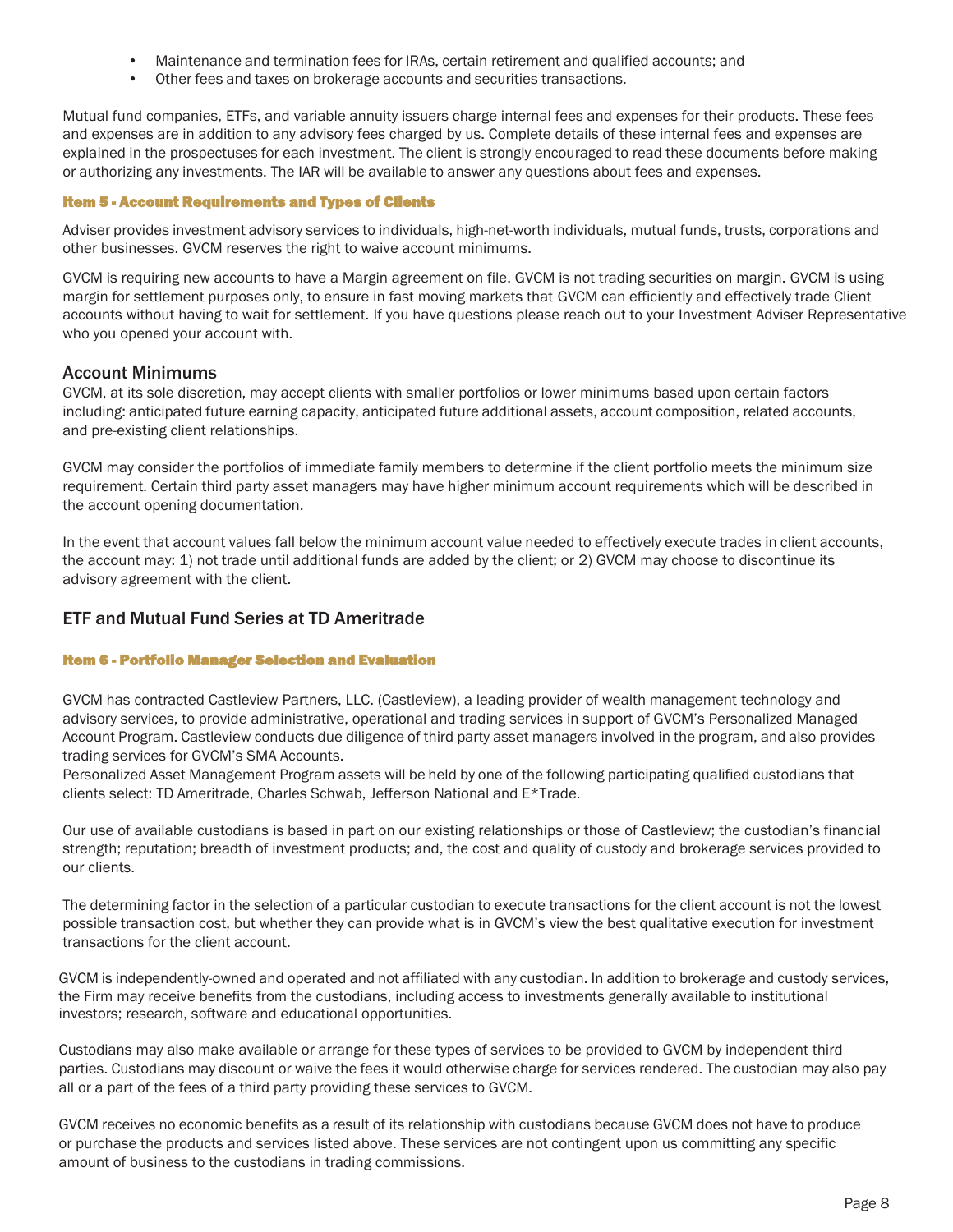GVCM does not enter into soft-dollar arrangements with custodians or brokers.

Because the amount of products or services GVCM receives may vary depending on the custodian recommended to the client and the amount of client assets in accounts at said custodian, GVCM may have a conflict of interest in making that recommendation. GVCM nonetheless, strives to act in the client's best interests at all times.

The custodians do not charge separately for holding GVCM client accounts, but may be compensated by clients through other transaction-related fees associated with the securities transactions they execute for the client's account.

Commissions and other fees for transactions executed through the custodians recommended may be higher than commissions and other fees available if the client utilizes another custodian firm to execute transactions and maintain custody of client accounts. However, GVCM believes, that the overall level of services and support provided to our clients by our recommended custodians outweighs the benefit of possibly lower transactions cost which may be available under other brokerage arrangements.

Many of the services described above may be used to benefit all or a substantial number of our accounts, including accounts not maintained through GVCM recommended custodians. GVCM does not attempt to allocate these benefits to specific clients.

### Directed Brokerage

If clients participate in the Personalized Asset Management Program, the client may not direct GVCM to execute transactions away from the account custodian.

### Block Trading

GVCM, though its TAMP-relationship with Castleview, does engage in "block trading." Block trading is the purchase or sale of a security in a single transaction for the accounts of multiple clients.

Executing a block trade is an advantage to client for three reasons: 1) transaction costs are shared equally across all participating clients; 2) the aggregate trade is executed at an average price and eliminates any conflicts in trading priorities; and 3) block trading allows the trading firm (i.e. Castleview) to "shop" the trade and get best execution.

All trading via Castleview is considered block trading: GVCM initiates buy/sell orders by placing model changes on the Castleview platform; Castleview aggregates all client trades in the affected models; and lastly, Castleview the places those block trades with the trading desk at various custodians.

### Item 7 - Client Information Provided to Portfolio Managers

The client authorizes the IAR to provide information to GVCM about the investment goals and objectives, risk tolerance, time horizon, liquidity needs and other financial information that will help determine suitability investment strategies for the account. This information is provided through:

- Personalized Asset Management Questionnaire and Proposal;
- Custodian account opening documentation and paperwork; and
- Product or service vendors related to Program account(s).

It is important for the client to contact the IAR to update any changes in the financial circumstances, objectives, or goals. GVCM's IARs are required to conduct an annual review with their clients.

#### Item 8 - Client Contact with Portfolio Managers

The IAR is expected to generally be available to take client calls on advisory- related matters, and to meet with the client no less than annually to review the Program Account and update the information. However, the IAR is not required to be available for unscheduled or unannounced visits or calls.

The clients are encouraged to contact the IAR with respect to any changes in the financial information that may affect the management of the account.

GVCM regularly monitors models, as well as general conditions in the global stock and bond markets, and recommends changes and/or alternate investments or opportunities when GVCM believes it is appropriate to do so. GVCM strongly encourages the client to notify the IAR of any material changes in the overall financial condition or the client's investment objectives or risk tolerance as these could have a material effect on the investment recommendations.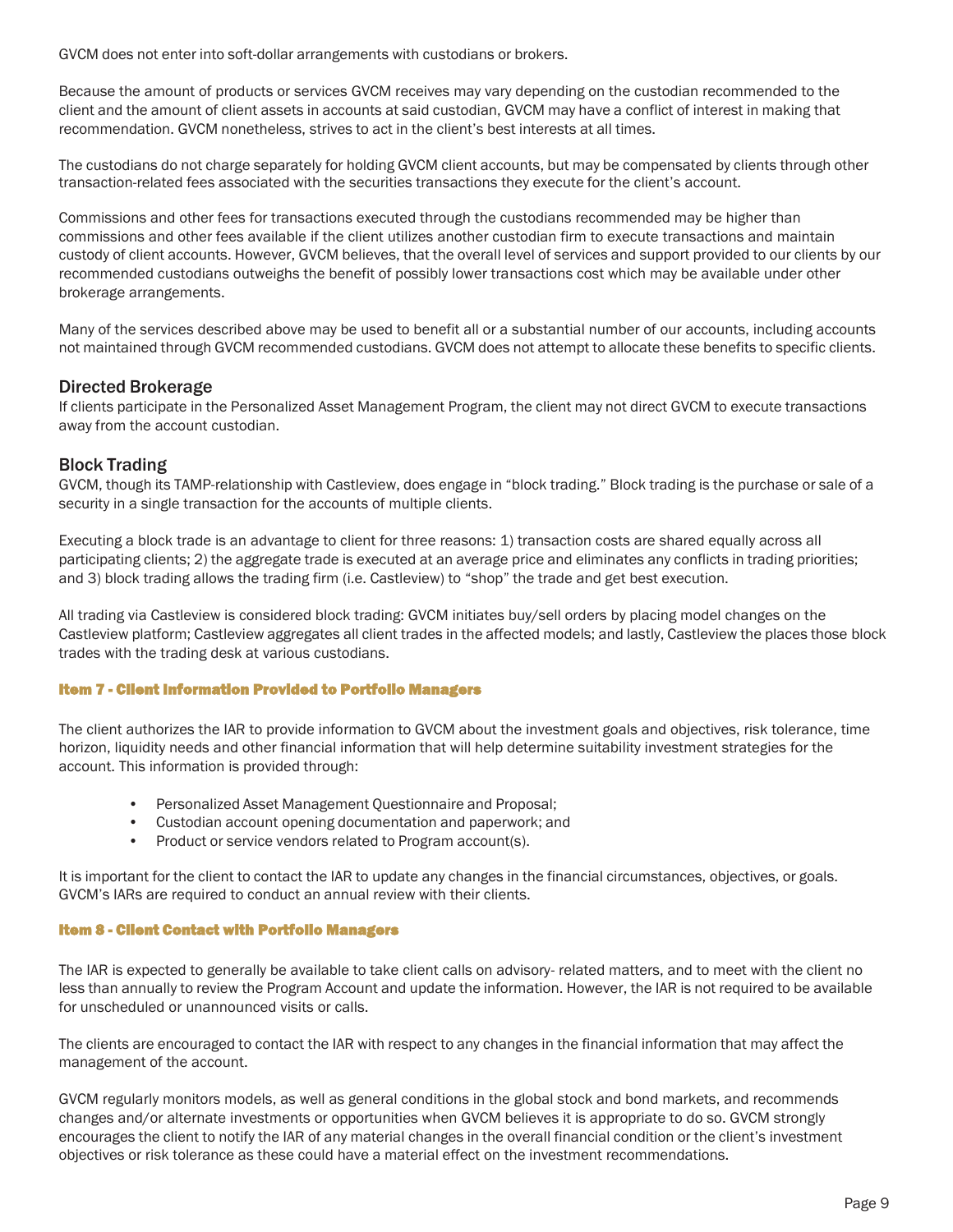While the client will generally meet with their IAR, GVCM may arrange for one or more other portfolio managers who have particular subject matter expertise to also meet with clients.

The client will receive statements from the account custodian, and/or their variable annuity and/or life insurance carrier at least quarterly. These statements identify the current investment holdings, the cost of each investment holding, andrespective current market values. If clients have any questions or concerns regarding activity contained in an account statement, they should contact their IAR.

Item 9 - Additional Information

# Disciplinary Information

GVCM has not been the subject of any legal or disciplinary events that would be material to client evaluation of GVCM's business or the integrity of GVCM's management.

### Voting Client Securities

As a matter of firm policy and procedure, GVCM does not take any action or give any advice with respect to voting of proxies solicited by or with respect to the issuers of securities in which client accounts may be invested. Clients retain the responsibility for receiving and voting proxies for any and all securities maintained in their portfolios

Certain third party asset managers on the Personalized Asset Management Program platform may vote the proxies for the securities in the portfolios they manage.

# Other Financial Industry Activities and Affiliations

# AdvisorGuide, LLC

AdvisorGuide, LLC is an investment research firm founded by David Morton and majority owned by GVCM. The firm specializes in providing clear, specific, objective and timely market data to investment professionals. Mr. Morton, Dina Fliss and Barry are responsible for research, development and management of GVCM's multiple strategies.

For market research and professional services received from Mr. Morton and AdvisorGuide, LLC. GVCM pays AdvisorGuide, LLC a portion of any annual fees received for GVCM's services as an investment adviser or sub-advisor.

In December 2015, GVCM acquired a 51% ownership stake in AdvisorGuide LLC (with a current 60% ownership stake). Dina Fliss has final decision-making authority on any items related to AdvisorGuide, LLC.

# Castleview Partners, LLC.

GVCM has contracted with Castleview Partners LLC. (Castleview), a provider of wealth management technology and advisory services, to provide administrative, operational and trading services in support of GVCM's Personalized Managed Account Program. Castleview conducts due diligence of third party asset managers involved in the program, and also provides trading services for GVCM's proprietary strategies and SMA accounts.

In partnership with GVCM, Castleview launched its "turnkey asset management program" (TAMP) on July 1, 2018.

# Global View Capital Insurance, LTD.

Global View Capital Insurance, LTD. ("GVCI") is an affiliated company of GVCM. Dina Fliss, President, Chief Compliance Officer and Chief Investment Strategist of GVCM, is an insurance agent and 50% owner of GVCI.

# Global View Capital Advisors, LTD.

Global View Capital Advisors, LTD. ("GVCA") is an affiliated company of GVCM. GVCA is a marketing company that provides distribution services for products and services designed by GVCM and other third party asset managers. Dina Fliss, President, Chief Compliance Officer and Chief Investment Strategist of GVCM and Dean Fliss, President of GVCA, are equal owners of GVCA.

IARs of GVCM that distribute products and services under the name of GVCA have a conflict of interest when selling GVCM products and services because any sales of GVCM products and services may result in additional fees to GVCM.

The IAR will receive only their customary share of fees or commissions and does not receive additional compensation.

# Global View Capital Holdings, LTD.

Global View Capital Holdings ("GVCH") is the parent company of GVCM. Dina Fliss, President, Chief Compliance Officer, and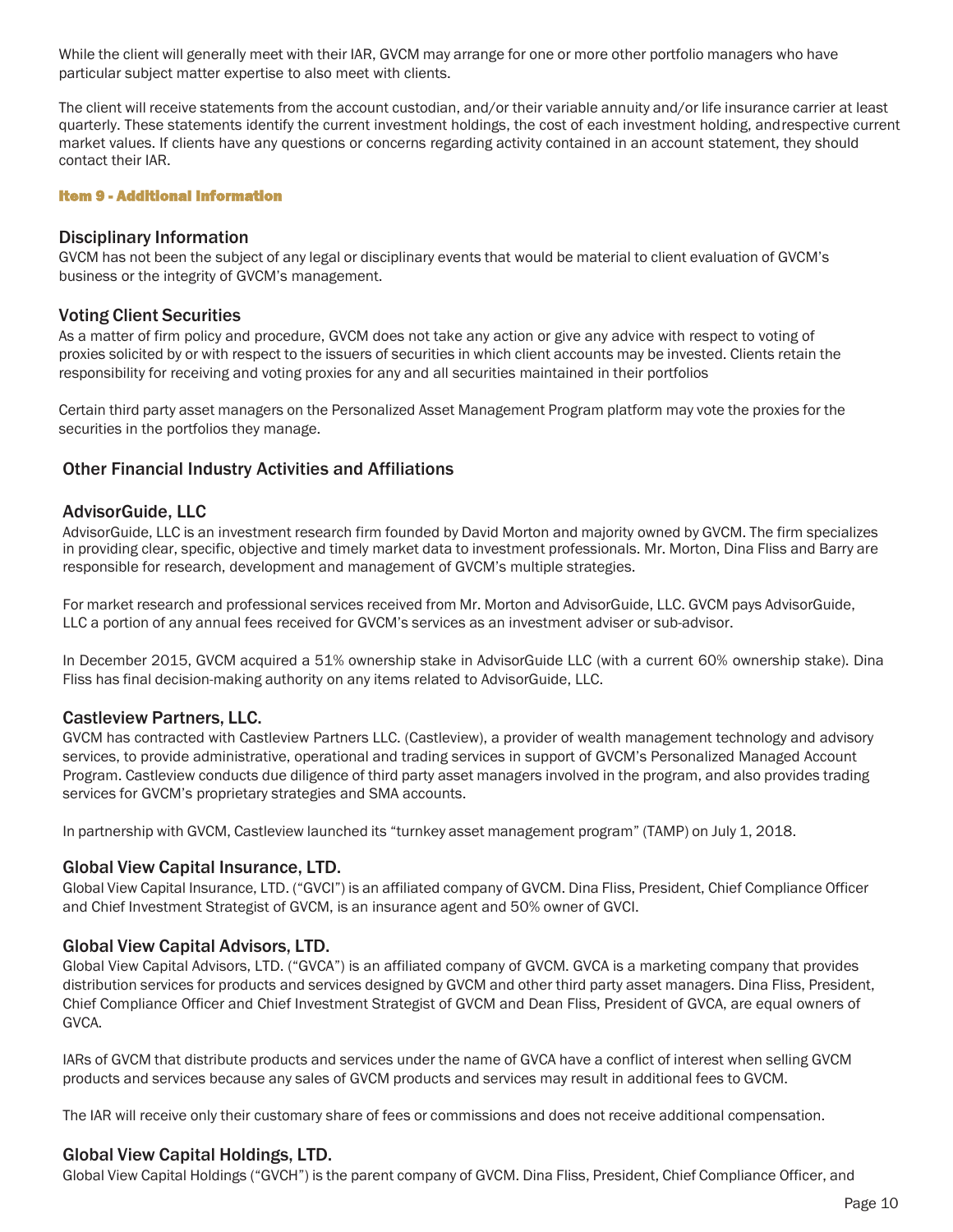Chief Investment Strategist of GVCM and Dean Fliss, President of GVCA are equal owners of GVCH, GVCM, GVCI and GVCA.

# Purshe Kaplan Sterling Investments

Purshe Kaplan Sterling Investments ("PKS") is a broker-dealer and member of FINRA and SIPC. Some IARs of GVCM are also Registered Representatives ("RRs") of PKS.

This may pose a conflict of interest for GVCM's IARs as they may make investment recommendations based upon which entity pays a higher fee or commission. Dean Fliss, President of GVCA, is a RR of PKS.

# Solicitors to Unaffiliated Third Party Investment Advisers

GVCM and its IARs may act as a solicitor and refer clients to third-party investment advisers that offer asset management services to clients. As a result, GVCM and its IARs may be paid a portion of the fee charged and collected by the third party investment adviser in the form of solicitor fees or referral fees. Each solicitation arrangement is performed pursuant to a written solicitation agreement and is in compliance with SEC Rule 206(4)-3. GVCM has utilized the following unaffiliated third party investment advisers in limited circumstances:

- AMP Wealth Management
- Flexible Plan Investments
- Hanlon Investment Management
- Howard Capital Management, Inc.
- Portfolio Strategies, Inc.
- The Pacific Financial Group

Clients are advised that GVCM and IARs may have a conflict of interest by making a referral to a third party investment adviser that has agreed to pay a portion of its advisory fee to GVCM. Clients are advised that there may be other third party investment advisers that may be suitable to the client that could be more or less costly.

# Review of Accounts

GVCM regularly monitors its models, as well as general conditions in the global stock and bond markets, and recommends changes and/or alternate investments or opportunities when GVCM believes it is appropriate to do so.

GVCM strongly encourages the client to notify the IAR of any material changes in the overall financial condition or the client's investment objectives or risk tolerance as these could have a material effect on the investment recommendations.

GVCM's Branch Managers, who report to the Chief Compliance Officer, supervise the suitability of IAR new client business for GVCM.

GVCM's IARs are required to conduct an annual review with clients.

While the client will generally meet with their IAR, GVCM may arrange for one or more other portfolio managers who have particular subject matter expertise to also meet with clients.

The client will receive statements from the account custodian, and/or their variable annuity and/or life insurance carrier at least quarterly. These statements identify the current investment holdings, the cost of each investment holding, and respective current market values. If clients have any questions or concerns regarding activity contained in an account statement, they should contact their IAR.

# Client Referrals and Other Compensation

GVCM receives clients primarily from IARs registered with GVCM and affiliated with GVCA.

IARs of GVCM that distribute products and services under the name of GVCA have a conflict of interest when selling GVCM products and services because any sales of GVCM products and services may result in additional fees to GVCM.

The IARs will receive only their customary share of fees or commissions and do not receive additional compensation as a result of recommending GVCM strategies or its proprietary mutual fund.

The maximum IAR fee for Personalized Asset Management Program is 1.4%.

IARs of GVCM may act in their own interests by selecting that program or strategy that pays them the highest fee or commission.

GVCM may enter into written agreements with certain unaffiliated investment advisers and other professionals (such as CPAs,